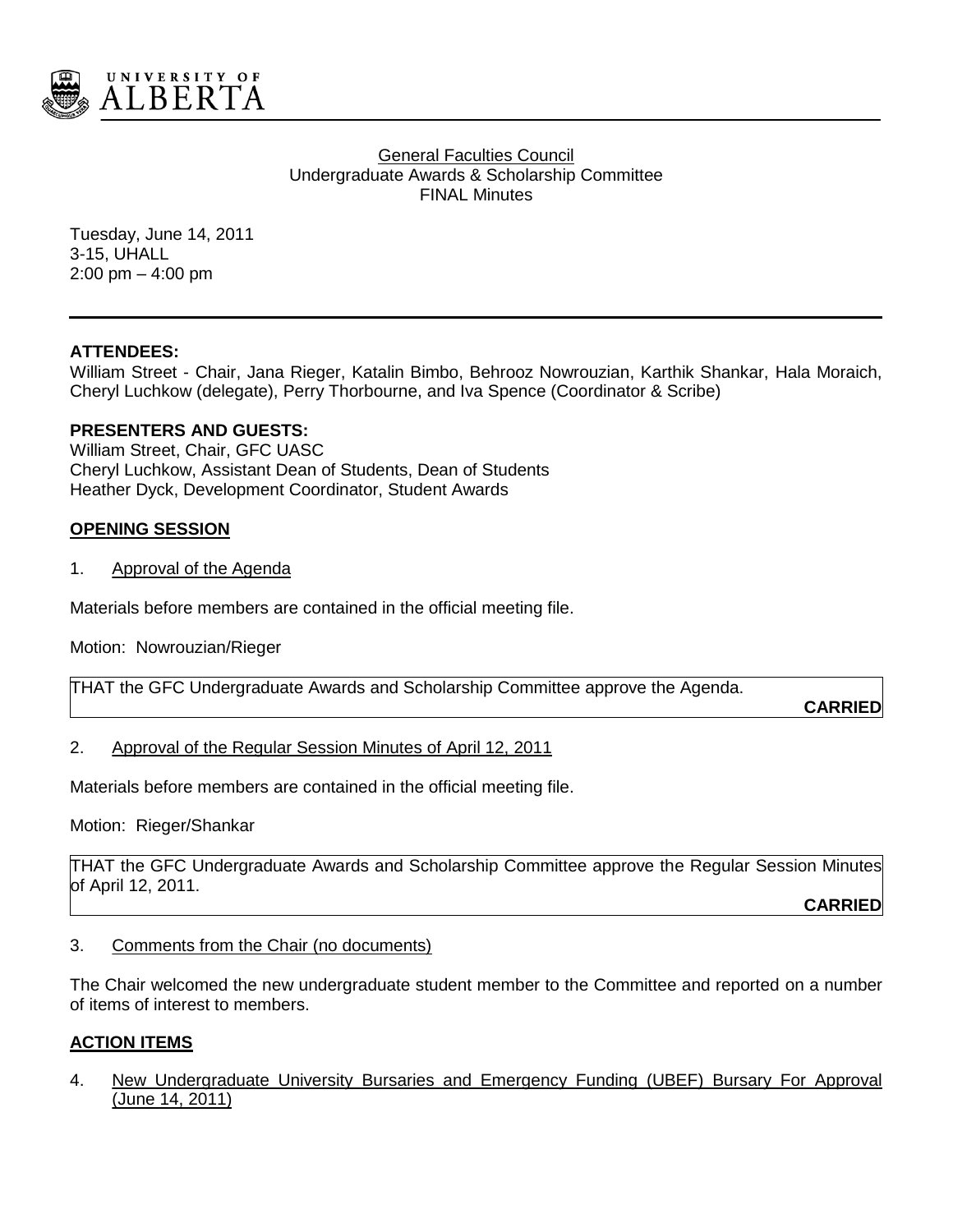Materials before members are contained in the official meeting file.

*Presenter:* Cheryl Luchkow, Assistant Dean of Students, Dean of Students

*Purpose of the Proposal:* To *a*pprove a new undergraduate bursary.

New University Bursaries and Emergency Funding (UBEF) Bursaries for approval (June 14, 2011) 1. William McKendrick McCallum Bursary

*Discussion:* The Committee questioned the description in the last sentence of the bursary criteria. If the bursary is renewable the Committee felt the description should read *This bursary is renewable in second "and"* [rather than or] *third year on demonstration of continued financial need*. [Subsequent to the meeting the University Bursaries and Emergency Funding Office confirmed that the change proposed by UASC was correct.]

Motion: Bimbo/Moraich

THAT the GFC Undergraduate Awards and Scholarship Committee approve, under delegated authority from General Faculties Council, a new undergraduate bursary, as set forth in Attachment 2 and as amended, to be effective immediately.

**CARRIED**

#### 5. New Undergraduate Student Awards and Scholarships For Approval (June 14, 2011)

Materials before members are contained in the official meeting file.

*Presenter:* Heather Dyck, Development Coordinator, Student Awards

*Purpose of the Proposal:* Approve new undergraduate awards and scholarships

New Undergraduate Awards and Scholarships for Approval (June 14, 2011)

- 1. Charles Els/CRDHA Prize in Smoking Cessation
- 2. Mel Lerohl Policy Prize
- 3. Marion Vosahlo Memorial Bursary
- 4. West Fraser Timber Co Ltd Forestry Award
- 5. Kristy Beinart Memorial Scholarship
- 6. Friends of the World Cup of Wrestling Society and Wrestling Alumni Award
- 7. Friends of the World Cup of Wrestling Society and Wrestling Alumni Scholarship
- 8. Friends of the World Cup of Wrestling Society Award
- 9. Friends of the World Cup of Wrestling Society Scholarship
- 10. Kay Anderson Entrance Bursary for Aboriginal Students
- 11. Zita and Jack Rosen Award
- 12. Bobby Dosanj Memorial Award
- 13. Jurassic Forest Award in Vertebrate Paleontology
- 14. Joyce Cutts & Eunice Mattson Memorial Award
- 15. Agriculture Class of 1961 Bar None Transfer Leadership Scholarship
- 16. Elizabeth Jane Hodkinson Scholarship
- 17. Pioneer Teacher Scholarship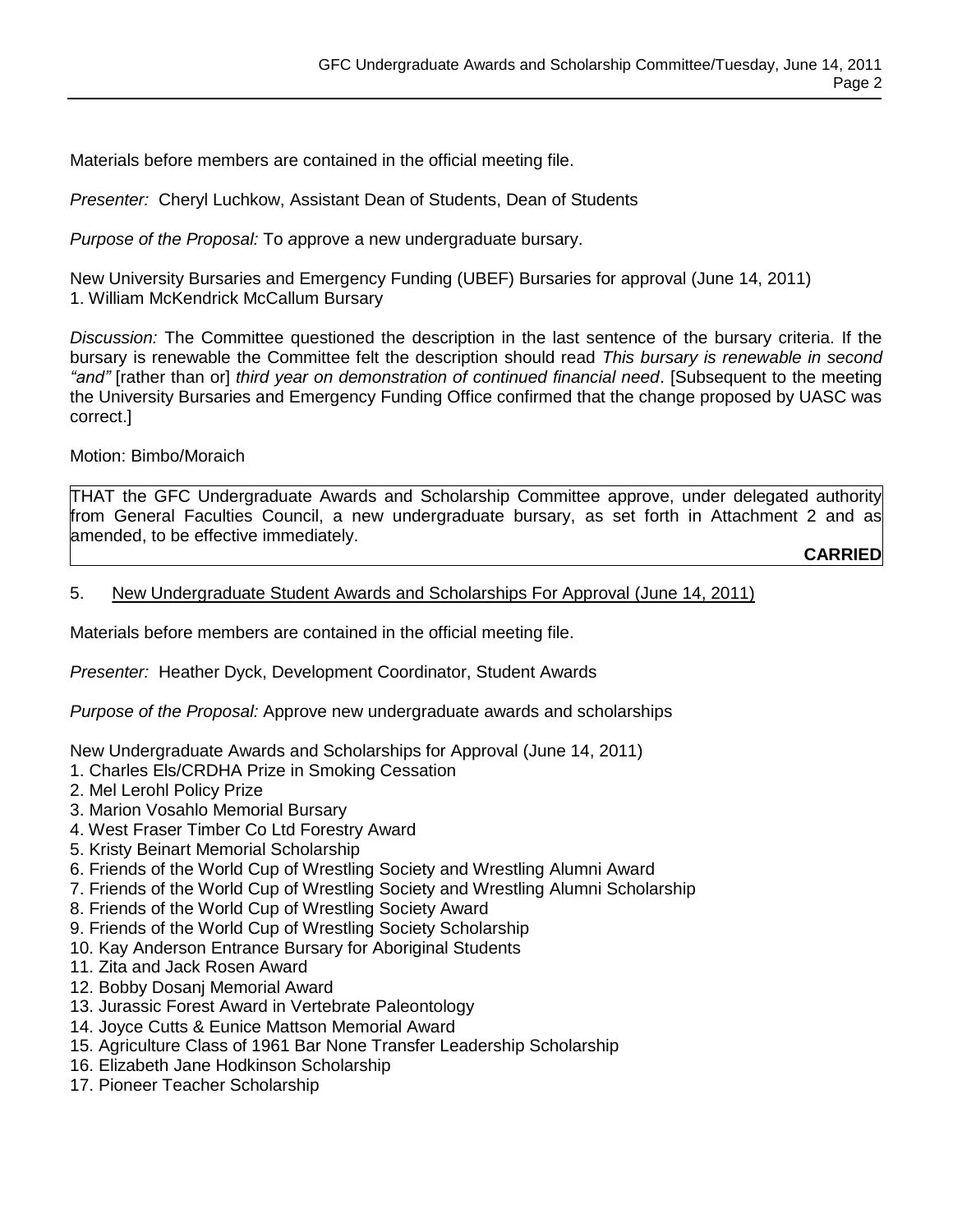*Discussion:* For Award 15 (Agriculture Class of 1961 Bar None Transfer Leadership Scholarship) the Committee questioned the criteria relating to a "minimum GPA of 3.0" since Award 15 was titled scholarship rather than award. [Subsequent to the meeting the Awards Office confirmed that as noted by the Committee the criteria should instead state "superior academic achievement" since this is a scholarship.]

A number of editorial amendments were made to the other awards.

Motion: Bimbo/Moraich

THAT the GFC Undergraduate Awards and Scholarship Committee approve, under delegated authority from General Faculties Council new undergraduate awards and scholarships, as set forth in Attachment 2 and as amended, to be effective immediately.

**CARRIED**

## 6. Amendments to Existing Undergraduate Student Awards and Scholarships for Approval (June 14, 2011)

Materials before members are contained in the official meeting file.

*Presenter:* Heather Dyck, Development Coordinator, Student Awards

*Purpose of the Proposal:* To approve amendments to existing undergraduate awards and scholarships.

Existing Undergraduate Awards and Scholarships for Approval (June 14, 2011)

- 1. MacHardy-Stephanson Award in Agricultural Sciences
- 2. Terrance O'Connor Award in Drama
- 3. University of Alberta Mexico Select High School Scholarship
- 4. University of Alberta India Select High School Scholarship
- 5. University of Alberta China Select High School Scholarship
- 6. Cenovus Energy Chemical Engineering Scholarship
- 7. Cenovus Energy Environmental Sciences Scholarship
- 8. Cenovus Energy Mechanical Engineering Scholarship
- 9. University of Alberta USA Select High School Scholarship
- 10. Cenovus Energy Civil and Environmental Engineering Scholarship
- 11. Cenovus Energy Petroleum Engineering Scholarship
- 12. Samuel James and Augusta Kreye Award in Art & Design
- 13. Augustana Faculty Fine Arts Award in Choral
- 14. Augustana Faculty Fine Arts Award in Drama
- 15. Augustana Faculty Fine Arts Award in Keyboard
- 16. Augustana Faculty Fine Arts Award in Studio Art
- 17. Augustana Faculty Fine Arts Award in Vocal Music

*Discussion:* Awards numbered 13 to 17 were removed from the package of awards for consideration by GFC UASC. The Committee noted that continuing awards are based on performance already demonstrated and not on criteria which relies on future performance. It appeared to the Committee that the awards were being used more as a means of recruiting and keeping students in Faculty programs rather than being based on performance in the previous academic year. The Committee asked the Awards Office to work with Augustana Faculty to establish criteria that relies on past rather than future performance.